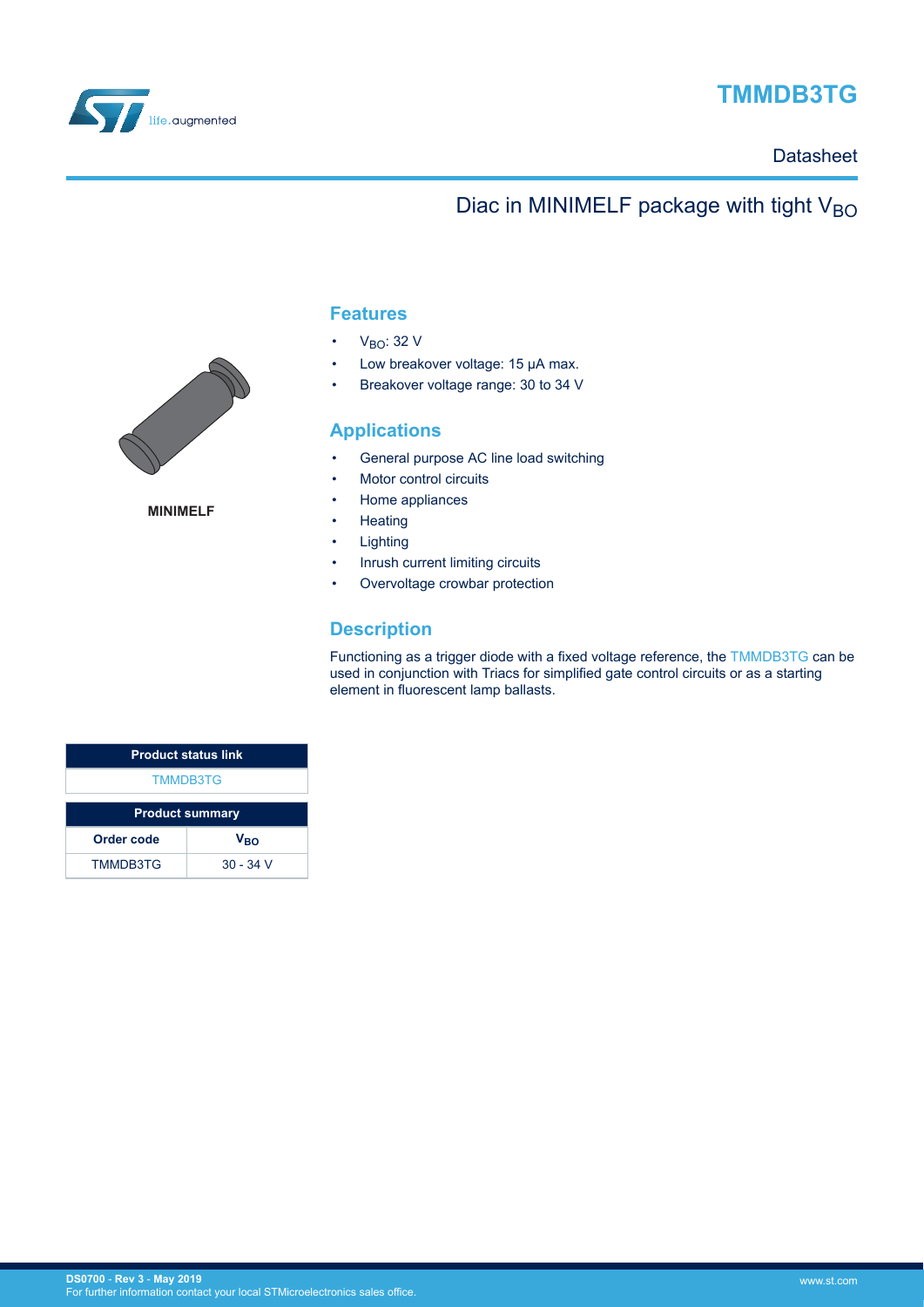## **1 Characteristics**

**ST** 

### **Table 1. Absolute maximum ratings (limiting values), T<sup>j</sup> = 25 °C unless otherwise specified**

| Symbol                      | <b>Parameter</b>                                            | Value           | <b>Unit</b> |
|-----------------------------|-------------------------------------------------------------|-----------------|-------------|
| <b>ITRM</b>                 | Repetitive peak on-state current, $t_0$ = 20 µs, F = 120 Hz |                 |             |
| $\mathsf{T}_{\textsf{stg}}$ | Storage junction temperature range                          | $-40$ to $+125$ | °С          |
| Tı                          | Operating junction temperature range                        | $-40$ to $+125$ | °C          |

### **Table 2. Electrical characteristics (T<sup>j</sup> = 25 °C unless otherwise specified)**

| <b>Symbol</b>       | <b>Parameter</b>                         | <b>Test conditions</b>                       |      | <b>Value</b>   | <b>Unit</b> |
|---------------------|------------------------------------------|----------------------------------------------|------|----------------|-------------|
|                     |                                          |                                              | Min. | 30             |             |
| V <sub>BO</sub>     | Breakover voltage <sup>(1)</sup>         | $C = 10 nF^{(2)}$                            | Typ. | 32             | $\vee$      |
|                     |                                          |                                              |      | 34             |             |
| $V_{BO1} - V_{BO2}$ | Breakover voltage symmetry               | $C = 10 nF^{(2)}$                            | Max. | 2              | $\vee$      |
| $\Delta V$          | Dynamic breakover voltage <sup>(1)</sup> | $V_{\text{RO}}$ and $V_{\text{F}}$ at 10 mA  | Min. | 9              | $\vee$      |
| $V_{\rm O}$         | Output voltage <sup>(1)</sup>            | See Figure 2. Test circuit $(R = 20 \Omega)$ | Min. | 5              | $\vee$      |
| <b>BO</b>           | Breakover current <sup>(1)</sup>         | $C = 10 nF^{(2)}$                            | Max. | 15             | μA          |
| tr                  | Rise time $(1)$                          | See Figure 3. Rise time measurement          | Max. | $\overline{2}$ | $\mu s$     |
| $I_R$               | Leakage current $(1)$                    | $V_R$ = 0.5 x $V_{RO}$ max                   | Max. | 10             | μA          |
| Iр                  | Peak current <sup><math>(1)</math></sup> | See Figure 2. Test circuit                   | Min. | 0.30           | A           |

*1. Applicable to both forward and reverse directions.*

*2. Connected in parallel to the device*

### **Figure 1. Voltage - current characteristic curve.**

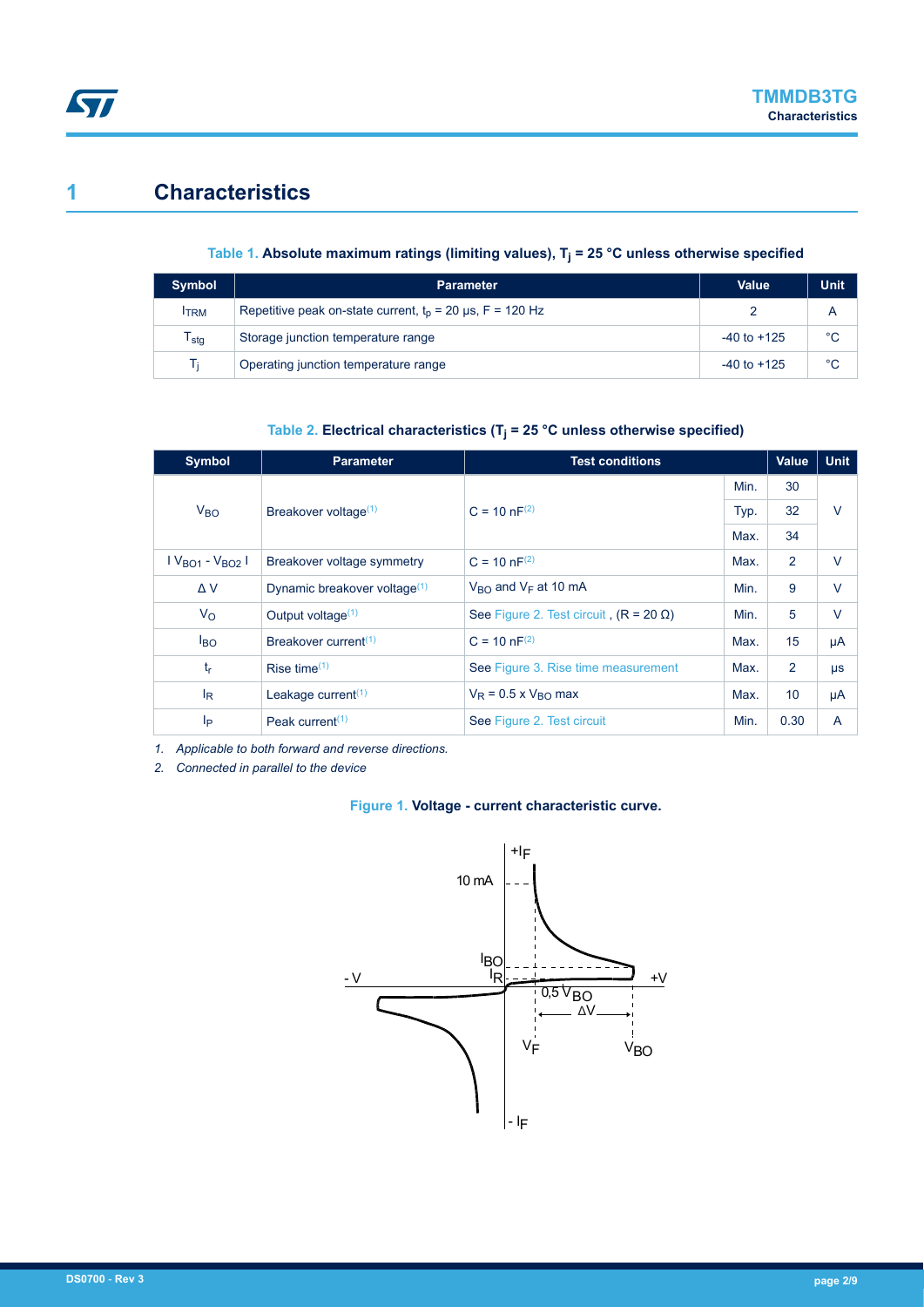### **Figure 2. Test circuit**



### **Figure 3. Rise time measurement**



<span id="page-2-0"></span>ST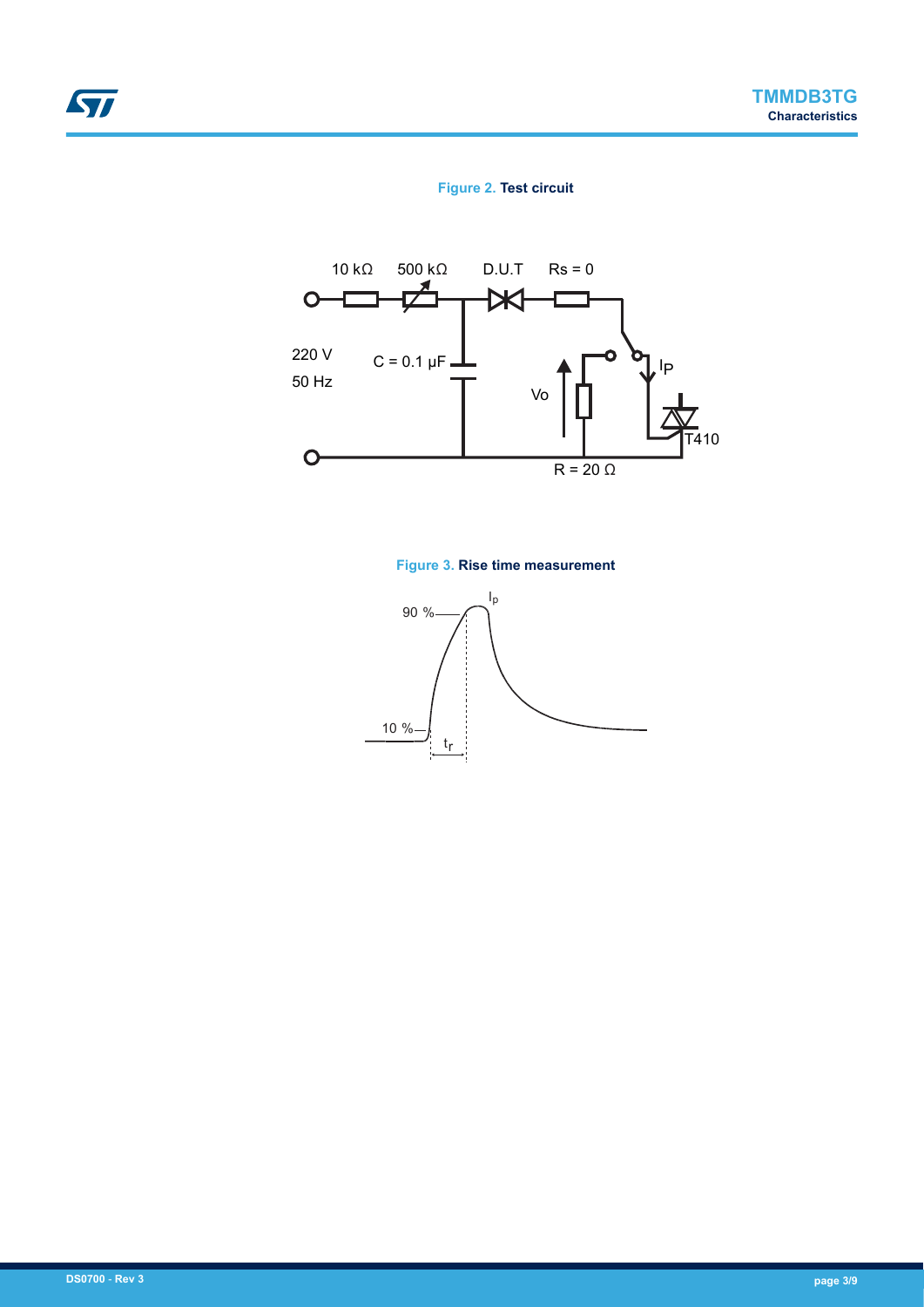<span id="page-3-0"></span>

## **1.1 Characteristics (curves)**



### **Figure 6. Triac gate current pulse duration tp (to have IP > 50 mA) versus Rs and C values (typical values)**



*Note: according to Figure 2. Test circuit*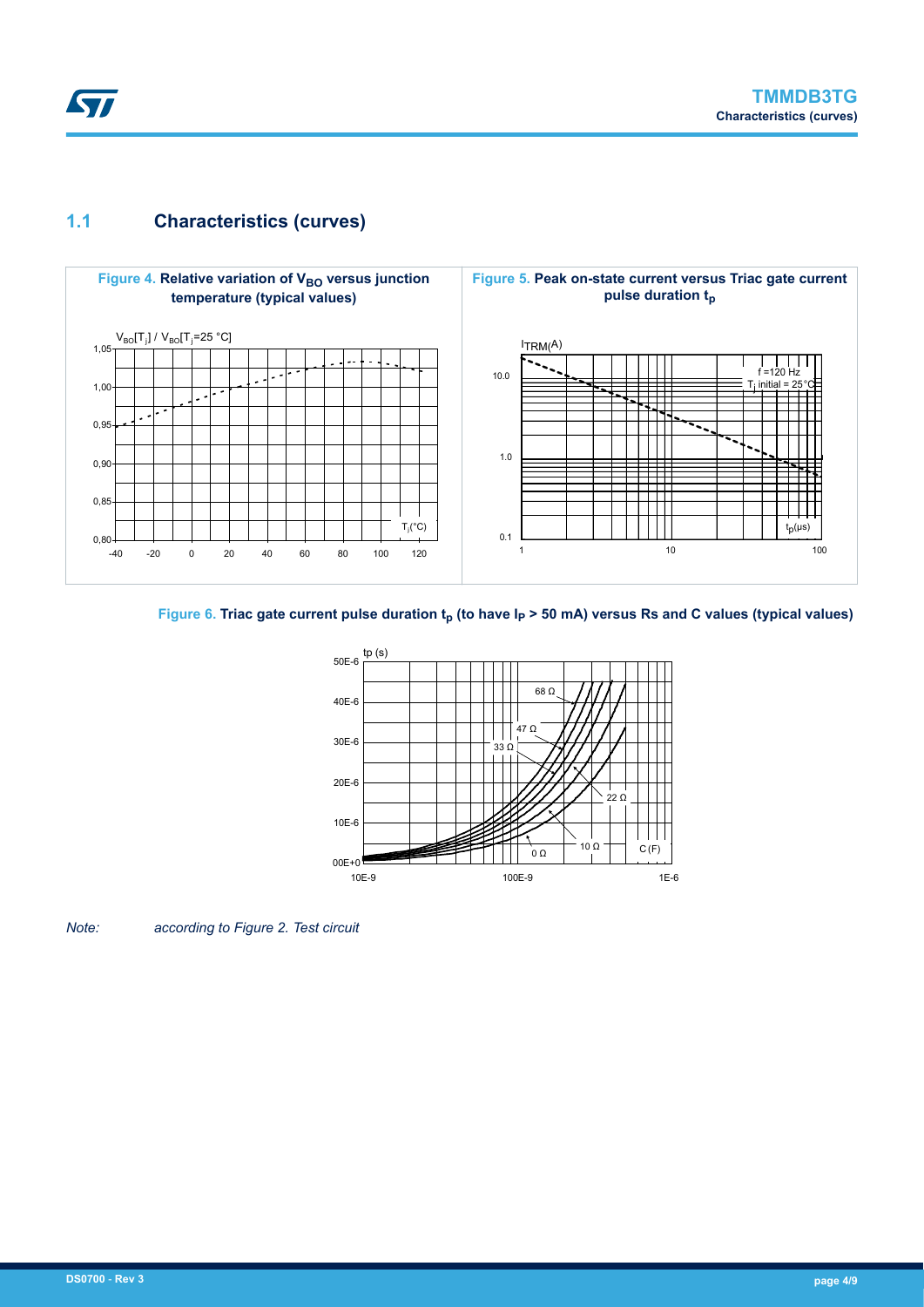## <span id="page-4-0"></span>**2 Package information**

In order to meet environmental requirements, ST offers these devices in different grades of [ECOPACK](https://www.st.com/ecopack) packages, depending on their level of environmental compliance. ECOPACK specifications, grade definitions and product status are available at: [www.st.com.](http://www.st.com) ECOPACK is an ST trademark.

## **2.1 Minimelf package information**



### **Figure 7. MINIMELF package outline**

#### **Table 3. MINIMELF package mechanical data**

| Dim. | mm   |      |      |       |       |       |
|------|------|------|------|-------|-------|-------|
|      | Min. | Typ. | Max. | Min.  | Typ.  | Max.  |
| A    | 3.30 | 3.50 | 3.70 | 0.130 | 0.138 | 0.146 |
| B    | 1.59 | 1.65 | 1.70 | 0.063 | 0.065 | 0.067 |
| C    | 0.40 | 0.50 | 0.60 | 0.016 | 0.020 | 0.024 |
| D    |      | 1.50 |      |       | 0.059 |       |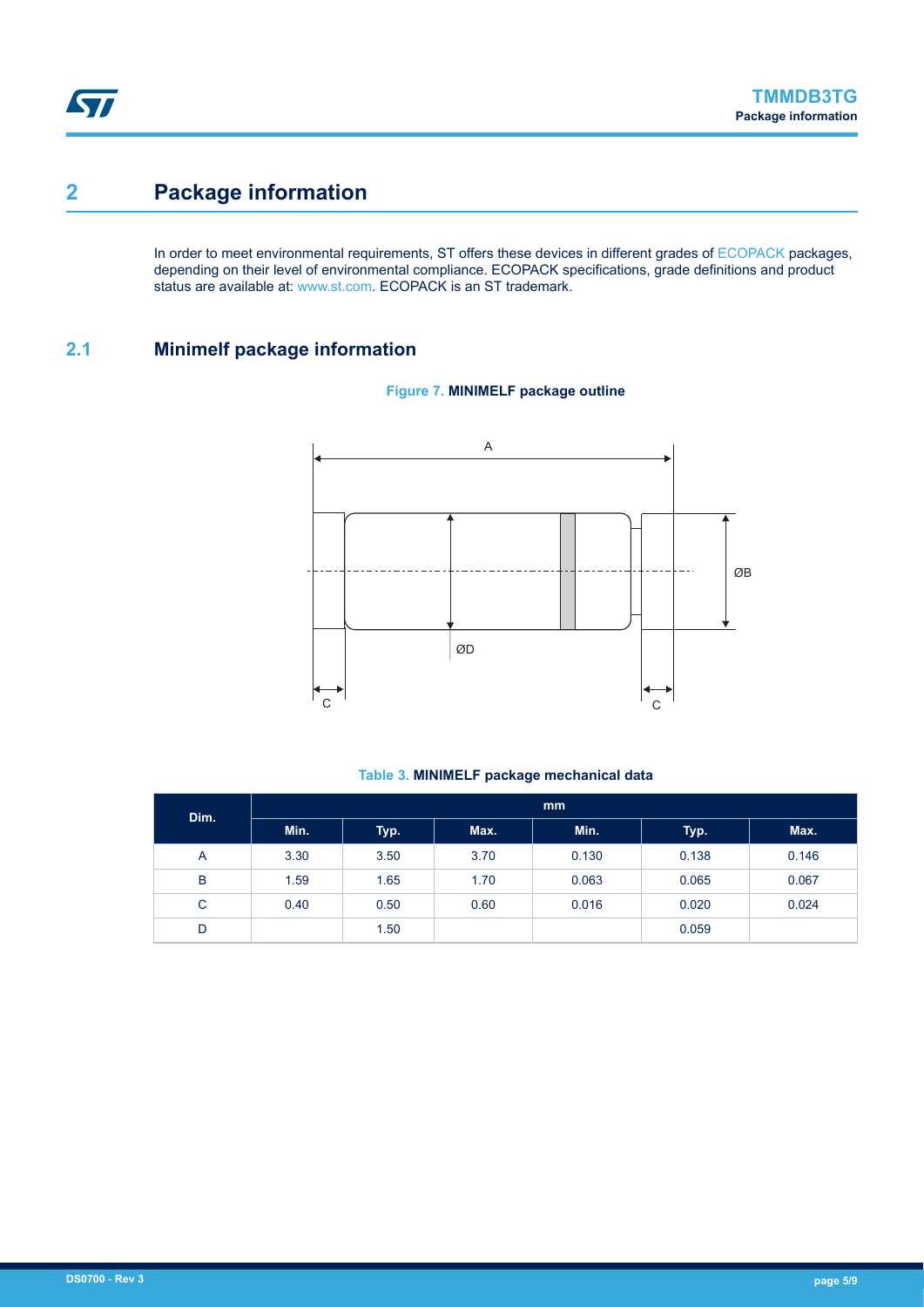



### **Figure 8. MINIMELF recommended footprint (dimensions are in mm)**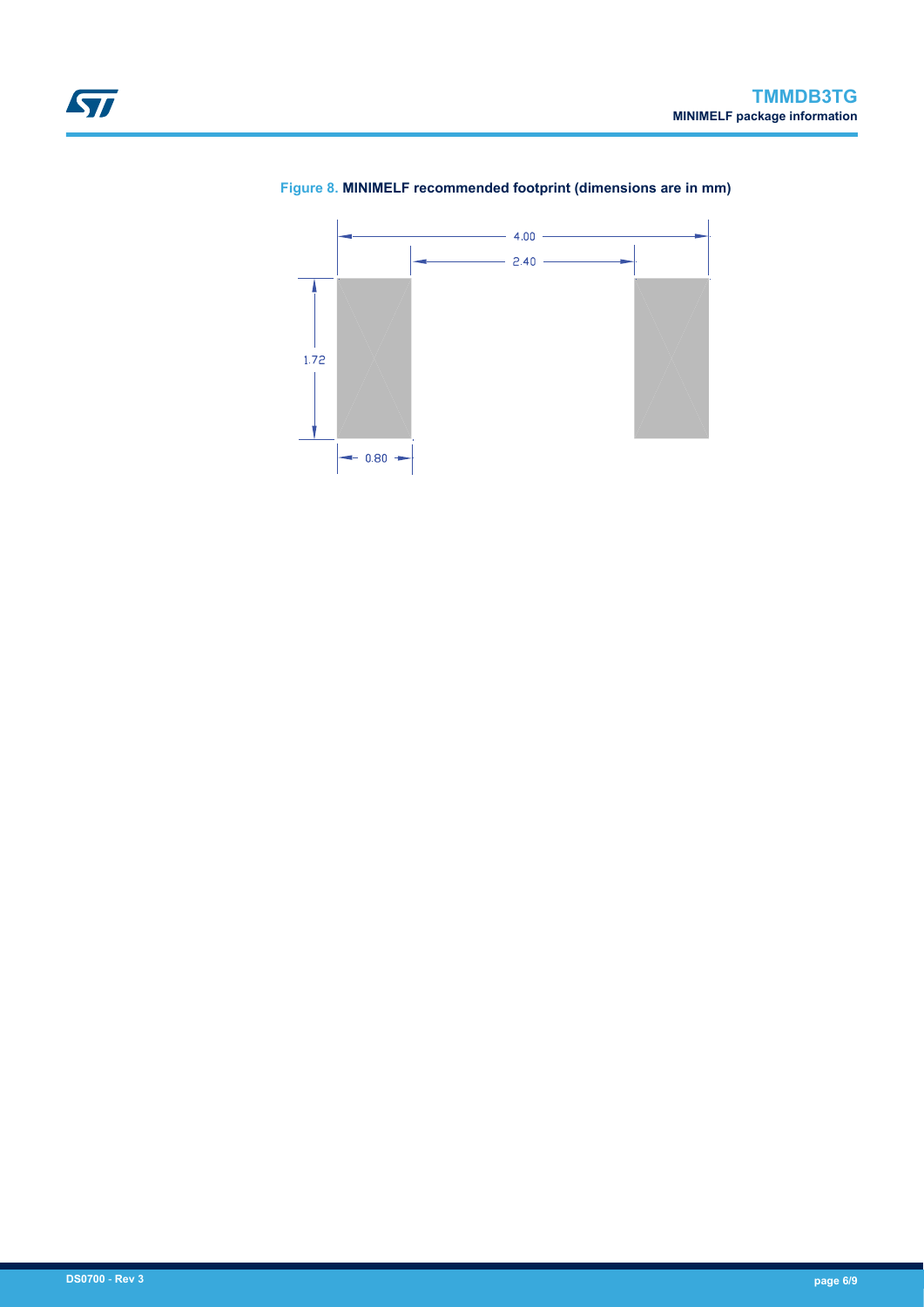# **3 Ordering information**

ST





**Table 4. Ordering information**

| Order code | <b>Marking</b> | Package  | Weight   | Base qtv. | Delivery mode |
|------------|----------------|----------|----------|-----------|---------------|
| TMMDB3TG   | (None)         | Minimelf | $0.04$ q | 2500      | Tape and reel |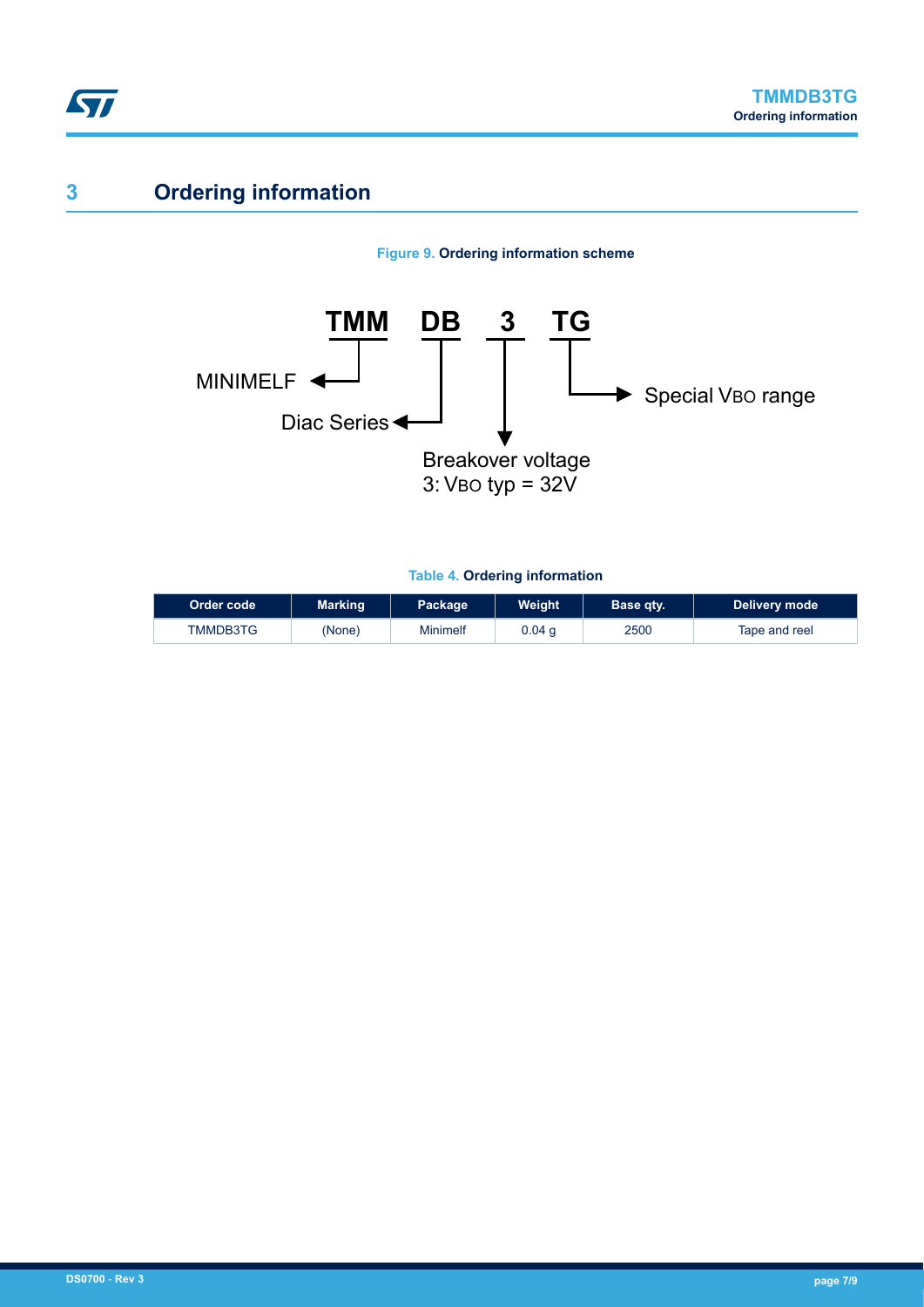## **Revision history**

### **Table 5. Document revision history**

| <b>Date</b>  | <b>Version</b> | <b>Changes</b>                                                                                                                           |
|--------------|----------------|------------------------------------------------------------------------------------------------------------------------------------------|
| January-2001 |                | Previous release.                                                                                                                        |
| 07-May-2019  |                | Updated Section 1.1 Characteristics (curves) and Table 3. MINIMELF<br>package mechanical data. Minor text change to improve readability. |